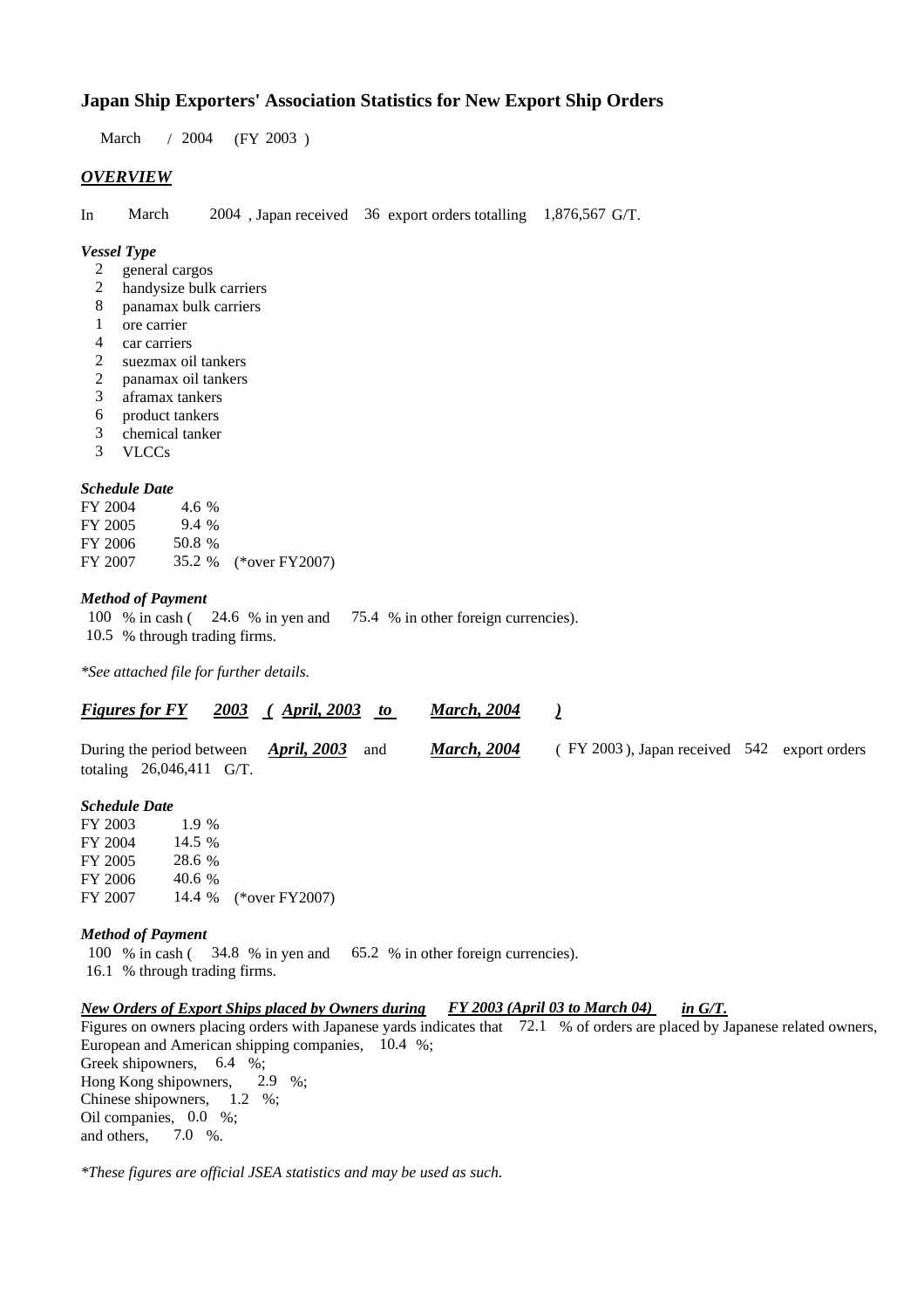#### New Export Orders Placed in March 2004 (FY 2003) Based on Fiscal Year

Description Apr 02 to Mar 03 Apr 03 to Nov 03 December 2003 January 2004 February 2004 March 2004 Apr 03 to Mar 04 Jan 04 to Mar 04<br>No. 1 G/T No. 1 G/T No. 1 G/T No. 1 G/T No. 1 G/T No. 1 G/T No. 1 G/T No. 1 G/T No. 1 G/T  $No.$   $G/T$ T || No. | G/T || No. | G/T || No. | G/T || No. | G/T || G/T || No. | G/T || No. | G/T || No. | G/T General Cargos ( 14 475,900 43 1,815,950 3 199,800 5 402,000 0 0 0 2 9,500 53 2,427,250 7 411,500 Bulk Carriers 2511| 10,746,210|| 238| 10,175,540| 86| 3,718,500| 13| 532,300| 3| 146,250| 15| 704,100| 355| 15,276,690|| 31| 1,382,650 Tankers 71 3,886,550 90 5,690,354 5 271,600 13 856,750 7 360,800 19 1,162,967 134 8,342,471 39 2,380,517 Combined Carriers 1 0 0 0 0 0 0 0 0 0 0 0 0 0 0 0 0 **Others** s and  $\vert 0$  0 0 0 0 0 0 0 0 0 0 0 0 0 0 0 Total 336 15,108,660 371 17,681,844 94 4,189,900 31 1,791,050 10 507,050 36 1,876,567 542 26,046,411 77 4,174,667 FY 2002 / FY 2003 (%) \* 144.9 189.3 189.3 189.3 111.0 111.0 120.9 120.2 172.4 172.4 In CGTT 7,288,257 8,620,533 1,882,055 932,421 228,865 874,806 1.2,538,680 2,036,092

*Figures for shipbulding orders of 500 G/T and over for export as steel vessels placed with JSEA members are covered.*

\*FY 2001/FY2002

\*\*Calender Year 2002/2003

JSEA (April 2004)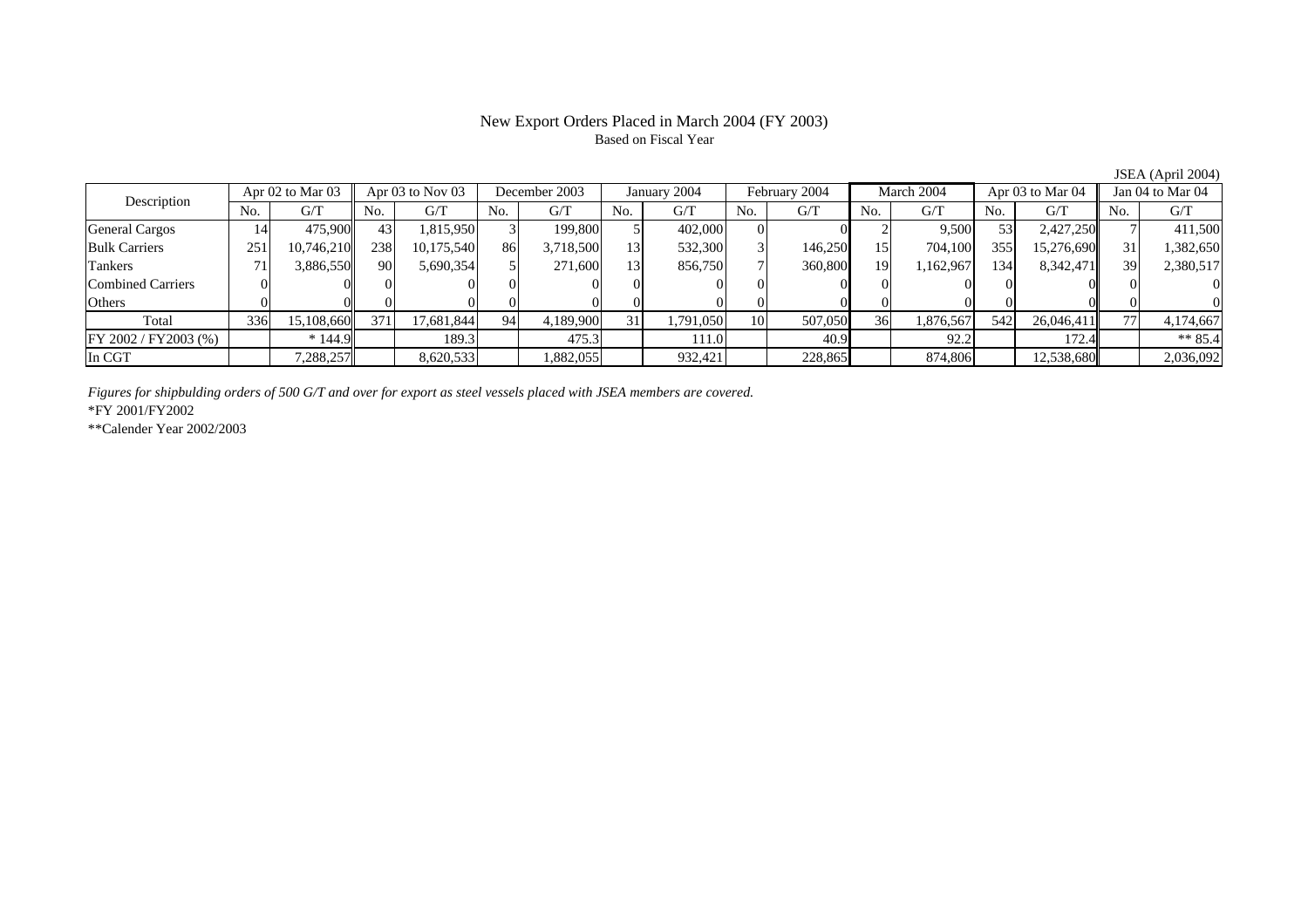#### Export Ships Delivered in March 2004 (FY 2003) Based on Fiscal Year

Description Apr 02 to Mar 03 Apr 03 to Nov 03 December 2003 January 2004 February 2004 March 2004 Apr 03 to Mar 04 Jan 04 to Mar 04<br>No. 1 G/T No. 1 G/T No. 1 G/T No. 1 G/T No. 1 G/T No. 1 G/T No. 1 G/T No. 1 G/T No. 1 G/T  $No.$   $G/T$ T || No. | G/T || No. | G/T || No. | G/T || No. | G/T || G/T || No. | G/T || No. | G/T || No. | G/T General Cargos ( 31 1,092,204 19 697,008 2 58,526 5 202,708 3 129,396 2 16,697 31 1,104,335 10 348,801 Bulk Carriers 1244| 4,637,434|| 66| 2,846,161| 2| 107,224| 18| 727,868| 13| 429,062| 14| 451,417| 113| 4,561,732|| 45| 1,608,347 Tankers 722| 4,678,657|| 67| 3,845,182| 4| 156,759| 15| 807,463| 6| 316,786| 11| 626,036| 103| 5,752,226|| 32| 1,750,285 Combined Carriers 1 0 0 0 0 0 0 0 0 0 0 0 0 0 0 0 0 **Others**  $\sim$  1  $\sim$  1 1 21,188 0 0 0 0 0 0 0 0 1 115,875 0 0 1 115,875 1 115,875 Total 2288| 10,429,483|| 152| 7,388,351| 8| 322,509| 38| 1,738,039| 23| 991,119| 27| 1,094,150| 248| 11,534,168|| 88| 3,823,308 FY 2002 / FY 2003 (%) \* 94.7 115.9 115.9 67.6 137.2 86.9 93.8 110.6 \* 110.6 \* 106.9 In CGT5,277,721 3,593,281 170,179 956,141 599,868 546,237 5,865,706 2,102,246

*Deliveries of new shipbuilding orders of 500 G/T and over for export as steel vessels placed with JSEA members are covered.*

\*FY 2001/FY2002

\*\*Calender Year 2002/2003

JSEA (April 2004)